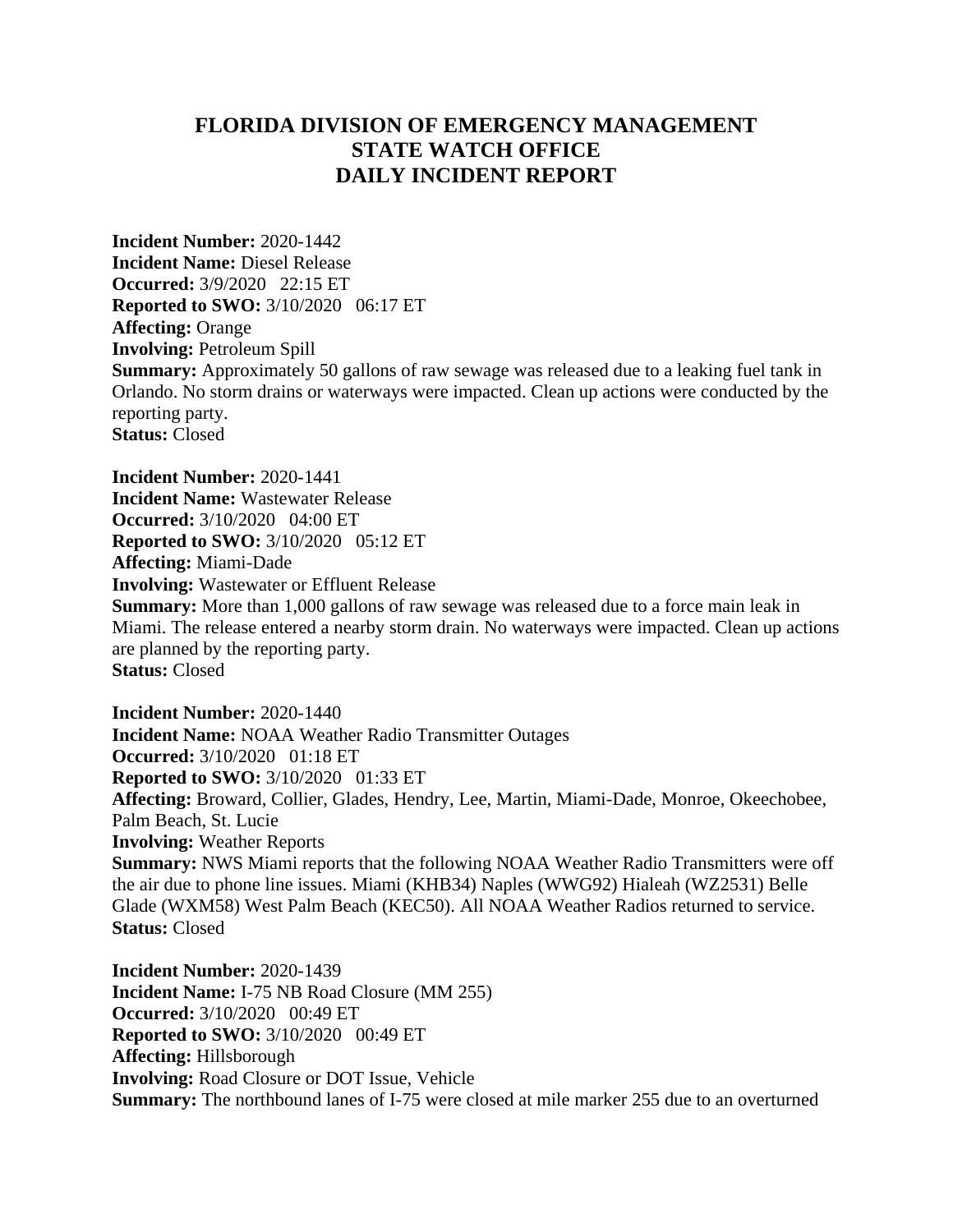vehicle near Brandon. No releases were reported. **Status:** Closed

**Incident Number:** 2020-1438 **Incident Name:** Wastewater Release **Occurred:** 3/9/2020 11:30 ET **Reported to SWO:** 3/9/2020 17:50 ET **Affecting:** Orange **Involving:** Wastewater or Effluent Release **Summary:** Approximately 10,000 gallons of raw sewage was released due to a damage air release valve in Orlando. No storm drains or waterways were impacted. Clean up actions were conducted by the reporting party. **Status:** Closed

**Incident Number:** 2020-1437 **Incident Name:** Abandoned Drum **Occurred:** 3/9/2020 16:22 ET **Reported to SWO:** 3/9/2020 16:22 ET **Affecting:** Monroe **Involving:** Hazardous Materials **Summary:** A 20 gallon abandoned drum was reported Bahia State Park in Big Pine Key. No spills were reported. Clean up actions were conducted by the reporting party. **Status:** Closed

**Incident Number:** 2020-1436 **Incident Name:** Wastewater Release **Occurred:** 3/8/2020 19:30 ET **Reported to SWO:** 3/9/2020 15:20 ET **Affecting:** Manatee **Involving:** Wastewater or Effluent Release **Summary:** Approximately 6,600 gallons of raw sewage was released due to an air release valve accident in Bradenton. No storm drains or waterways were impacted. Clean up actions were conducted by the reporting party. **Status:** Closed

**Incident Number:** 2020-1435 **Incident Name:** Diesel Release **Occurred:** 3/9/2020 13:21 ET **Reported to SWO:** 3/9/2020 13:49 ET **Affecting:** Volusia **Involving:** Petroleum Spill **Summary:** Less than 5 gallons of diesel fuel was released due to a vehicle collision in New Smyrna Beach. No storm drains or waterways were impacted. Clean up actions were conducted by the reporting party. **Status:** Closed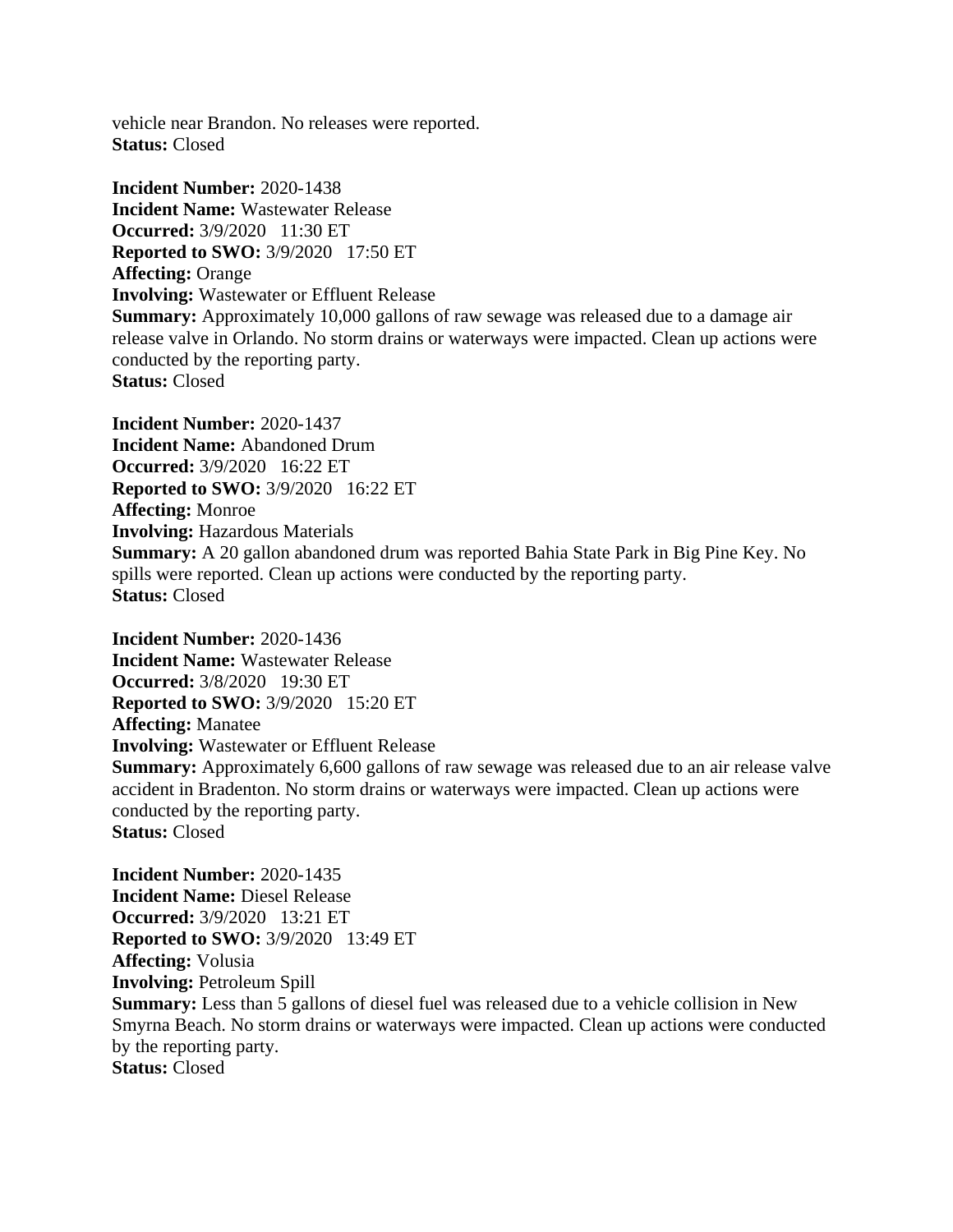**Incident Number:** 2020-1434 **Incident Name:** Wastewater Release **Occurred:** 3/7/2020 13:00 ET **Reported to SWO:** 3/9/2020 12:58 ET **Affecting:** Broward **Involving:** Wastewater or Effluent Release **Summary:** Approximately 400 gallons of raw sewage was released due to a lift station malfunction in Davie. The release entered a nearby retention pond. No clean up actions were reported. **Status:** Closed

**Incident Number:** 2020-1433 **Incident Name:** Wastewater Release **Occurred:** 3/9/2020 09:50 ET **Reported to SWO:** 3/9/2020 12:14 ET **Affecting:** Hillsborough **Involving:** Wastewater or Effluent Release **Summary:** Approximately 800 gallons of raw sewage was released due to a gravity line break in Temple Terrace. The release entered a nearby retention pond. Clean up actions were conducted by the reporting party. **Status:** Closed

**Incident Number:** 2020-1432 **Incident Name:** Treated Effluent Release **Occurred:** 3/8/2020 13:00 ET **Reported to SWO:** 3/9/2020 11:45 ET **Affecting:** Polk **Involving:** Wastewater or Effluent Release **Summary:** Approximately 1,000 gallons of treated effluent water was released due to a broken line in Davenport. No storm drains or waterways were impacted. Clean up actions were conducted by the reporting party. **Status:** Closed

**Incident Number:** 2020-1431 **Incident Name:** Potential Petroleum Release **Occurred:** 3/9/2020 10:18 ET **Reported to SWO:** 3/9/2020 11:20 ET **Affecting:** Hillsborough **Involving:** Petroleum Spill **Summary:** A potential petroleum release was reported due to a fire at a metal processing facility near Tampa. The fire was put out and no releases were reported. The reporting party conducted necessary clean up actions. **Status:** Closed

**Incident Number:** 2020-1430 **Incident Name:** Jet Fuel Release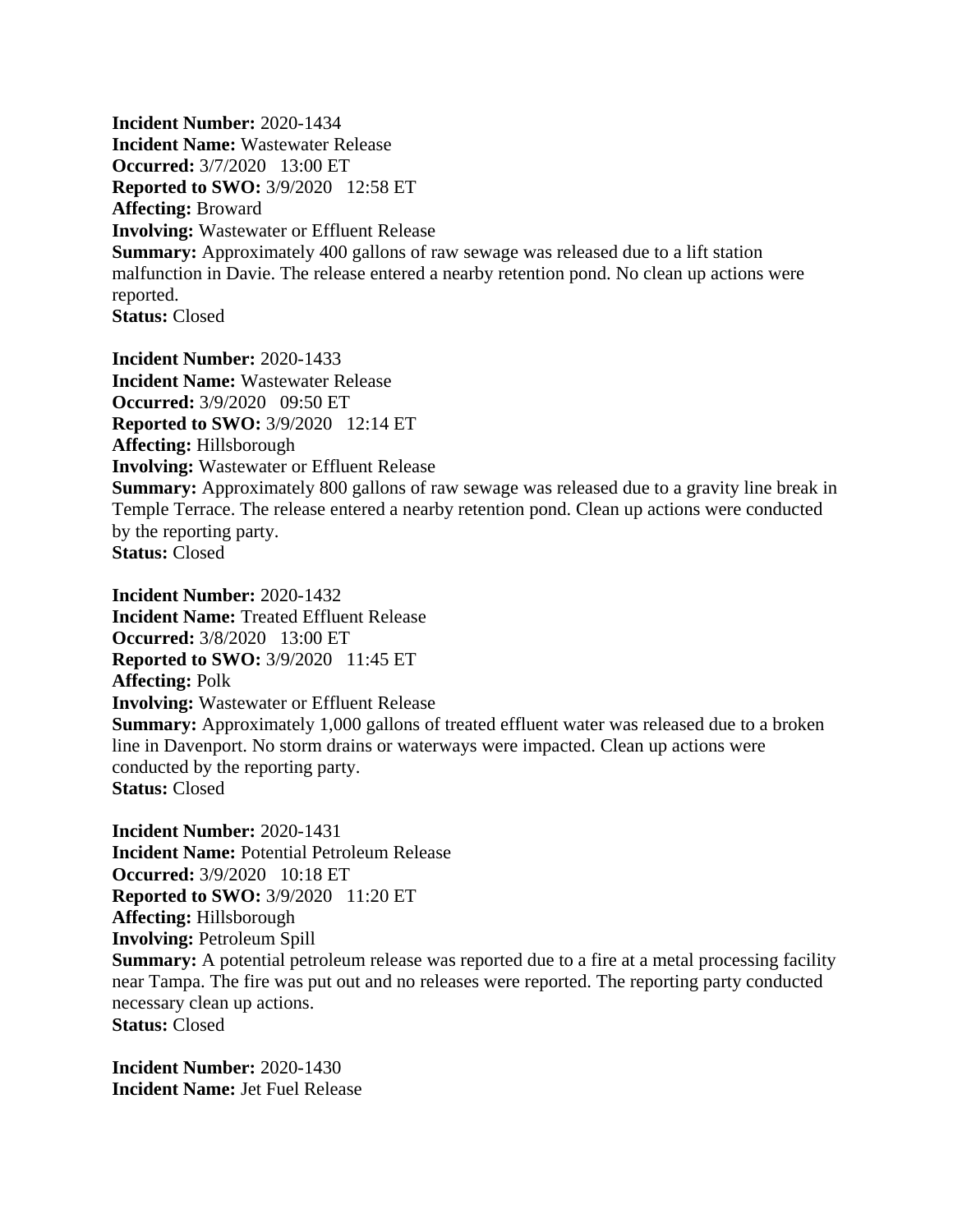**Occurred:** 3/9/2020 10:06 ET **Reported to SWO:** 3/9/2020 10:44 ET **Affecting:** Duval **Involving:** Petroleum Spill **Summary:** Approximately 25 gallons of jet fuel was released due to equipment failure in Jacksonville. No storm drains or waterways were impacted. Clean up actions were conducted by the reporting party. **Status:** Closed

**Incident Number:** 2020-1429 **Incident Name:** River Flood Warning (Choctawhatchee River near Bruce-Ebro) **Occurred:** 3/9/2020 10:20 ET **Reported to SWO:** 3/9/2020 10:21 ET **Affecting:** Walton, Washington **Involving:** Weather Advisories **Summary:** A River Flood Warning was issued for the Choctawhatchee River near Bruce and Ebro (SR-20) from Wednesday morning until Saturday afternoon. **Status:** Open

**Incident Number:** 2020-1428 **Incident Name:** Wastewater Release **Occurred:** 3/8/2020 15:45 ET **Reported to SWO:** 3/9/2020 10:23 ET **Affecting:** Brevard **Involving:** Wastewater or Effluent Release **Summary:** Approximately 25 gallons of raw sewage was released due to a lift station blockage in Palm Bay. No storm drains or waterways were impacted. No clean up actions were reported. **Status:** Closed

**Incident Number:** 2020-1427 **Incident Name:** HazMat Release **Occurred:** 3/9/2020 07:15 ET **Reported to SWO:** 3/9/2020 09:37 ET **Affecting:** Columbia **Involving:** Hazardous Materials **Summary:** Approximately 5,000 gallons of Quickline (calcium oxide) was released due a tanker truck spilling in Lake City. No storm drains or waterways were impacted. Clean up actions were conducted by the reporting party. **Status:** Closed

**Incident Number:** 2020-1426 **Incident Name:** I-75 NB Partial Road Closure (MM 210) **Occurred:** 3/9/2020 07:20 ET **Reported to SWO:** 3/9/2020 07:29 ET **Affecting:** Sarasota **Involving:** Road Closure or DOT Issue, Vehicle